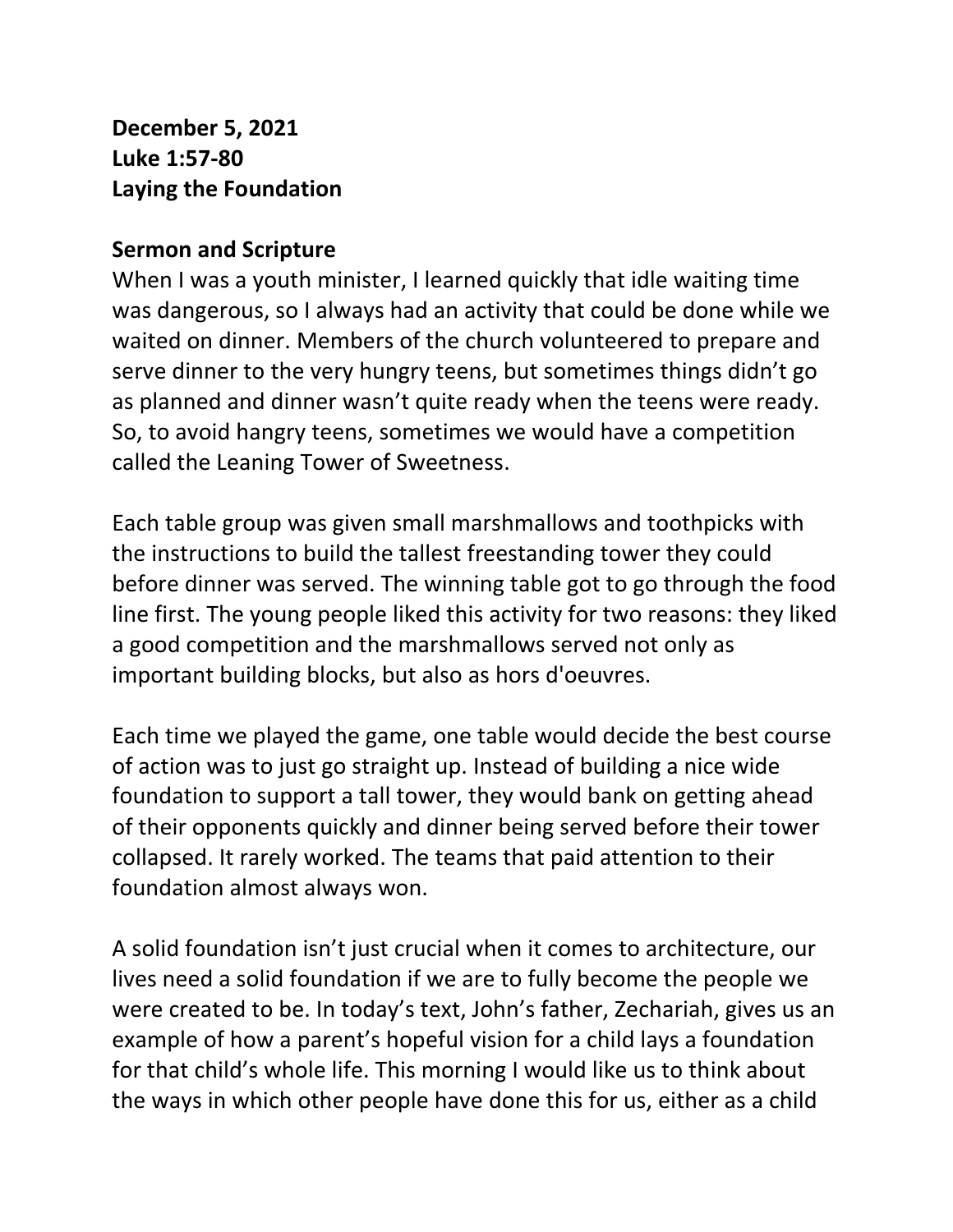or more recently as grown-ups, and how we can be foundation builders for others. This is Luke 1:57-80:

<sup>57</sup> Now the time came for Elizabeth to give birth, and she bore a son. <sup>58</sup> Her neighbors and relatives heard that the Lord had shown great mercy to her, and they rejoiced with her.

59 On the eighth day they came to circumcise the child, and they were going to name him Zechariah after his father. <sup>60</sup> But his mother said, "No; he is to be called John."  $61$  They said to her, "None of your relatives has this name." <sup>62</sup> Then they began motioning to his father to find out what name he wanted to give him.  $63$  He asked for a writing tablet and wrote, "His name is John." And all of them were amazed. <sup>64</sup> Immediately Zechariah's mouth was opened and his tongue freed, and he began to speak, praising God. <sup>65</sup> Fear came over all their neighbors, and all these things were talked about throughout the entire hill country of Judea. <sup>66</sup> All who heard them pondered them and said, "What then will this child become?" For, indeed, the hand of the Lord was with him.

Before I read what Zechariah said that day, I want to remind you that what makes this story incredible is that Zechariah was an elderly priest. He and his wife, Elizabeth did not have children and, due to their advanced age, had pretty much given up on that ever happening for them. Months before this, when the angel, Gabriel, came to Zechariah to tell him they would be having a child, understandably he was skeptical. His skepticism ruffled Gabriel's angel feathers. It was as if Gabriel took the angelic remote control, pointed it at Zechariah and pressed "mute." He would not speak again until the day of his child's naming and circumcision.

<sup>67</sup> Then Zechariah was filled with the Holy Spirit and spoke this prophecy: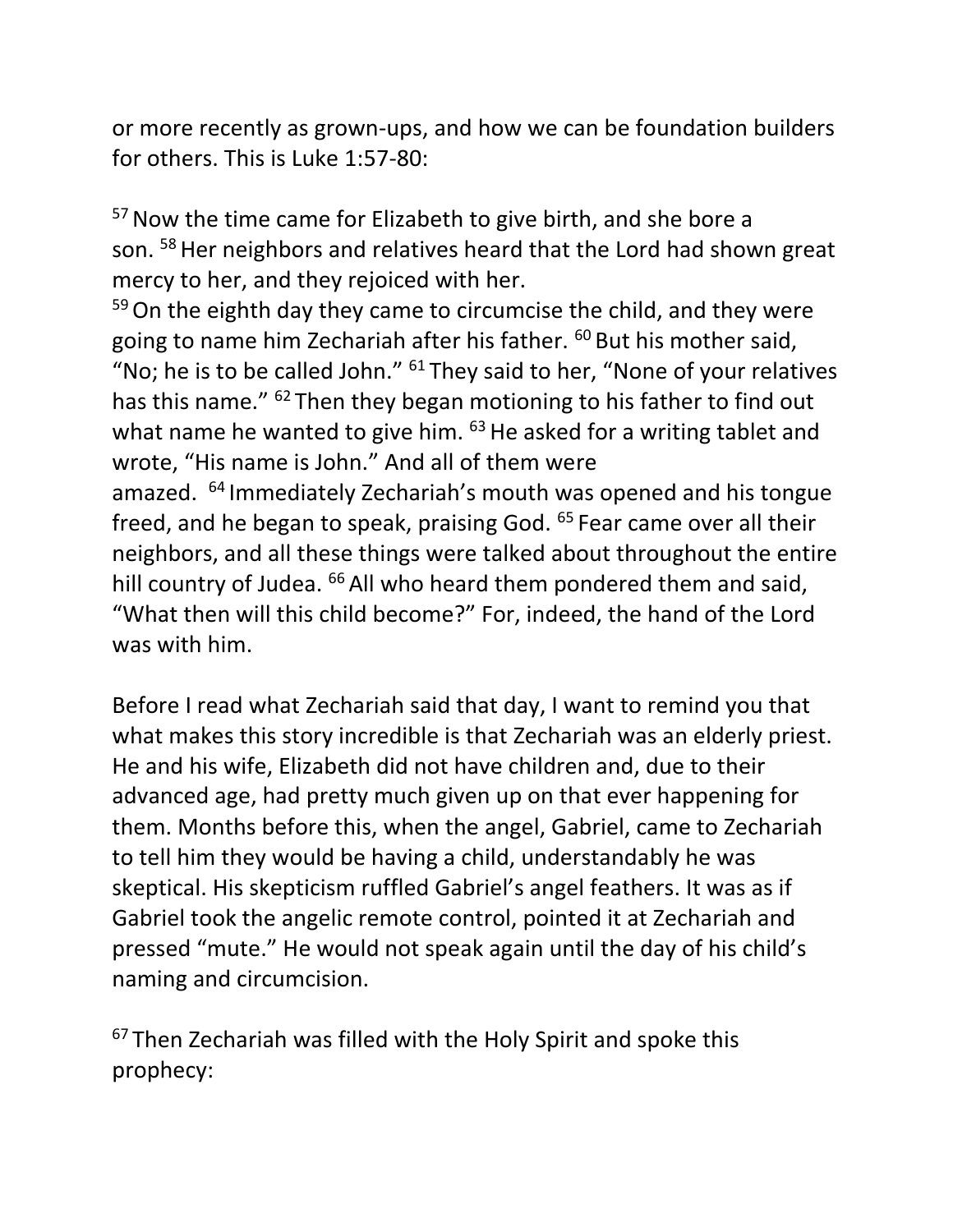<sup>68</sup> "Blessed be the Lord God of Israel,

for he has looked favorably on his people and redeemed them.

 $69$  He has raised up a mighty savior for us

in the house of his servant David,

 $70$  as he spoke through the mouth of his holy prophets from of old,

71 that we would be saved from our enemies and from the hand of all who hate us.

 $72$  Thus he has shown the mercy promised to our ancestors,

and has remembered his holy covenant,

 $73$  the oath that he swore to our ancestor Abraham,

to grant us <sup>74</sup> that we, being rescued from the hands of our enemies,

might serve him without fear, <sup>75</sup> in holiness and righteousness before him all our days.

 $76$  And you, child, will be called the prophet of the Most High; for you will go before the Lord to prepare his ways,

<sup>77</sup> to give knowledge of salvation to his people by the forgiveness of their sins.

<sup>78</sup> By the tender mercy of our God,

the dawn from on high will break upon us,

 $79$  to give light to those who sit in darkness and in the shadow of death, to guide our feet into the way of peace."

 $80$  The child grew and became strong in spirit, and he was in the wilderness until the day he appeared publicly to Israel.

There are a couple of ways we can hear Zechariah's words. We could certainly hear them as if they were a completely spontaneous off-thecuff outburst from a man who hadn't spoken in months. I know what that's like, to have so much to say that when I have the opportunity it just sort of explodes out of me. Silence is hard for some of us. But truthfully, as someone who loves words, and loves choosing just the right words, I hear Zechariah's words as if he had used the time while he was unable to speak to carefully craft what he would say if or when he could ever speak again. This week, I have enjoyed thinking of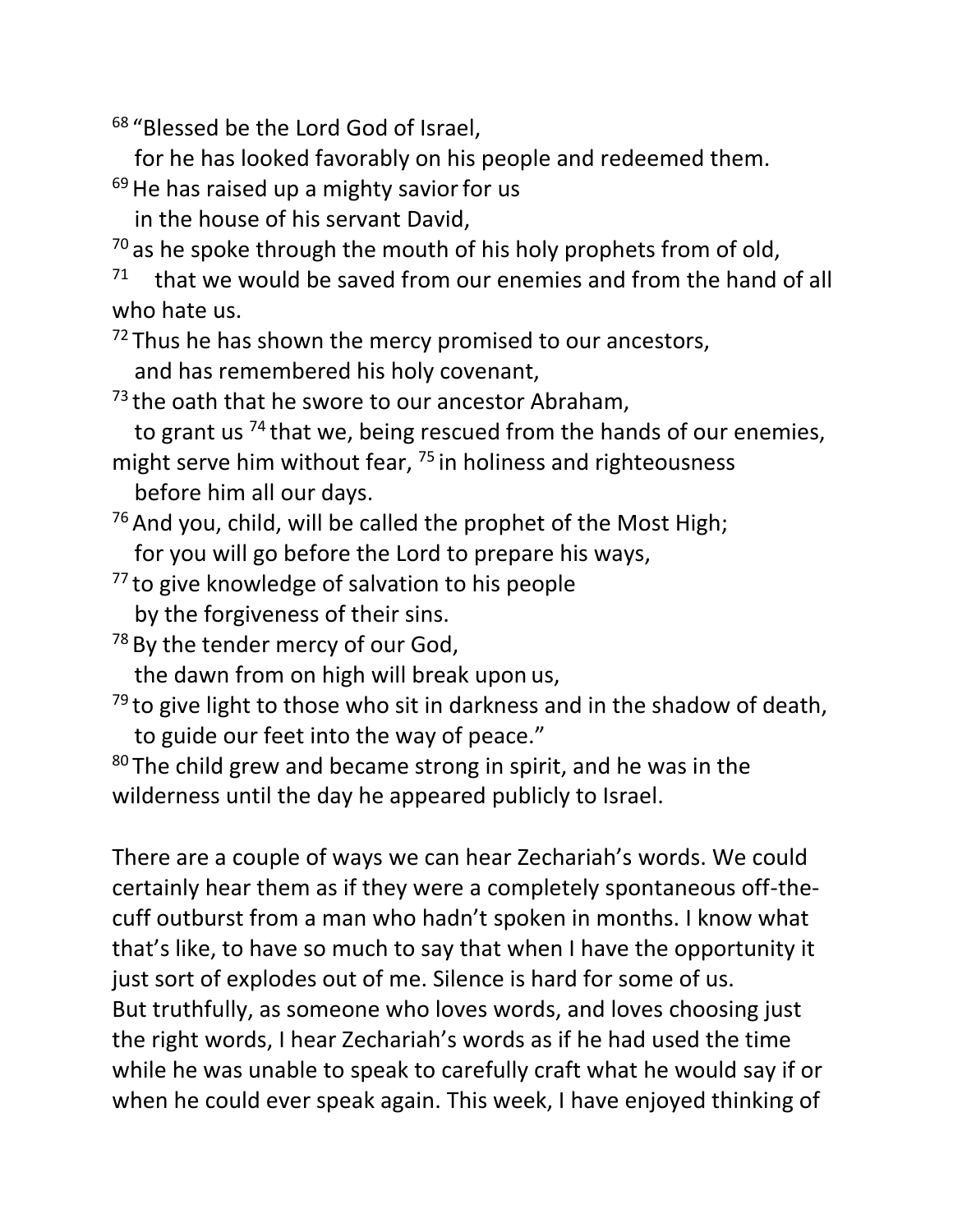Zechariah's words as if he said each word on purpose spending hours thinking, "What do I want the first words my child hears from me to be? What do I want to tell him about the world and about himself?"

What he crafted was a blessing. In it, first he blessed God, not for what God had done, but for what God would do, through his own child and through the unborn child Mary was carrying. Judaism, taught Zechariah the language of blessing. We read it in the Psalms and other poetic texts where it often parallels praise and gratitude expressed to God. Like in Psalm 145, "Every day I will bless you, and praise your name forever and ever." But the nature of blessing is more than praise which moves in only one direction, from human beings to God. Blessing is more flexible than that. People can bless people, God can bless people or things, and people can bless God. And, unlike praise, blessing often takes place before something happens or before something comes into being.

Zechariah's son, John, was born into a world which did not reflect the redemption and salvation of which Zechariah spoke. Though it these things had not come to be, confidently he proclaimed them as if he could see it all around, blessing God for the promise of a world to come, a world we know he would not have lived to see.

Even for the author of Luke's audience, more than a generation later, Zechariah's proclamation would have been understood as a statement of faith in God and not a report of reality. By then, the Romans had destroyed the Jerusalem Temple and the vision Jesus had cast among his followers, of a world made right, a world of peace, had still not come to be. Both the world of Jesus and John and the world of Luke's audience were more practiced at the brokenness of war than the healing of reconciliation. Yet, Zechariah blessed God for a world made right and the people in Luke's community, and the generations of people who have read these words since (including all of us), when we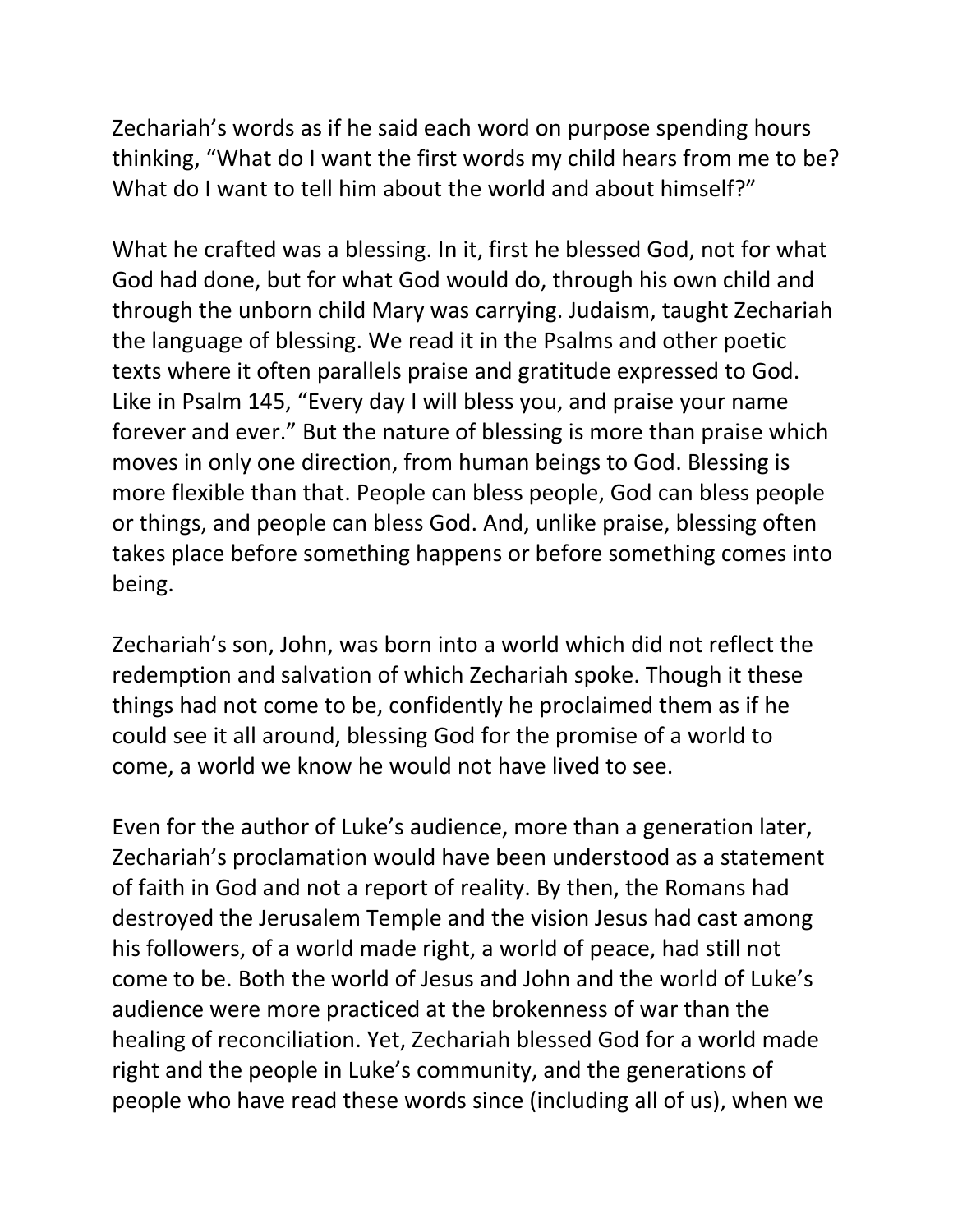are at our best, grab onto them with hope, believing peace is not only possible; it is certain.

Of course, as a baby, barely a week old, John wouldn't have understood any of what his father said that day. But the family who surrounded them heard what he said. That baby would prepare the way for the light of God to enter the world in a new way, to finally bring about the world they longed for, the world God longed for. That baby, like all babies, was born to bring hope and healing to a world that is broken, but it is also a world that holds more beauty than even our wildest imaginations can hold.

This week, I heard a young person who, like Zechariah, has a word for the little ones new to this  $21^{st}$  century world and I thought you would enjoy it as much as I did. In his "Letter to a Person on Their First Day Here," Kid President shares his language of blessing.

## **<https://www.youtube.com/watch?v=l5-EwrhsMzY>**

"Even if hate has a bull horn, love is louder." Those might be words we should commit to memory. Lately, it seems like hate has had a bull horn, doesn't it? We can't turn on the news, sign on to social media, walk into our offices, schools, or even QT, and not be reminded of the division and hateful rhetoric that surrounds us. Vaccinations used to be scientific miracles, but now they divide us. We used to admire people who worked to protect children from disease and violence. Now we criticize them for wearing masks or for calling for responsible gun legislation. It's all so very loud.

But Kid President is right: love is louder. I heard it and saw it Friday at the Celebration of Life service for Emily Hood. First Christian Church was packed with people who talked about what it was like to love Emily and be loved by her. The family asked me to talk about Mark 12: 29-31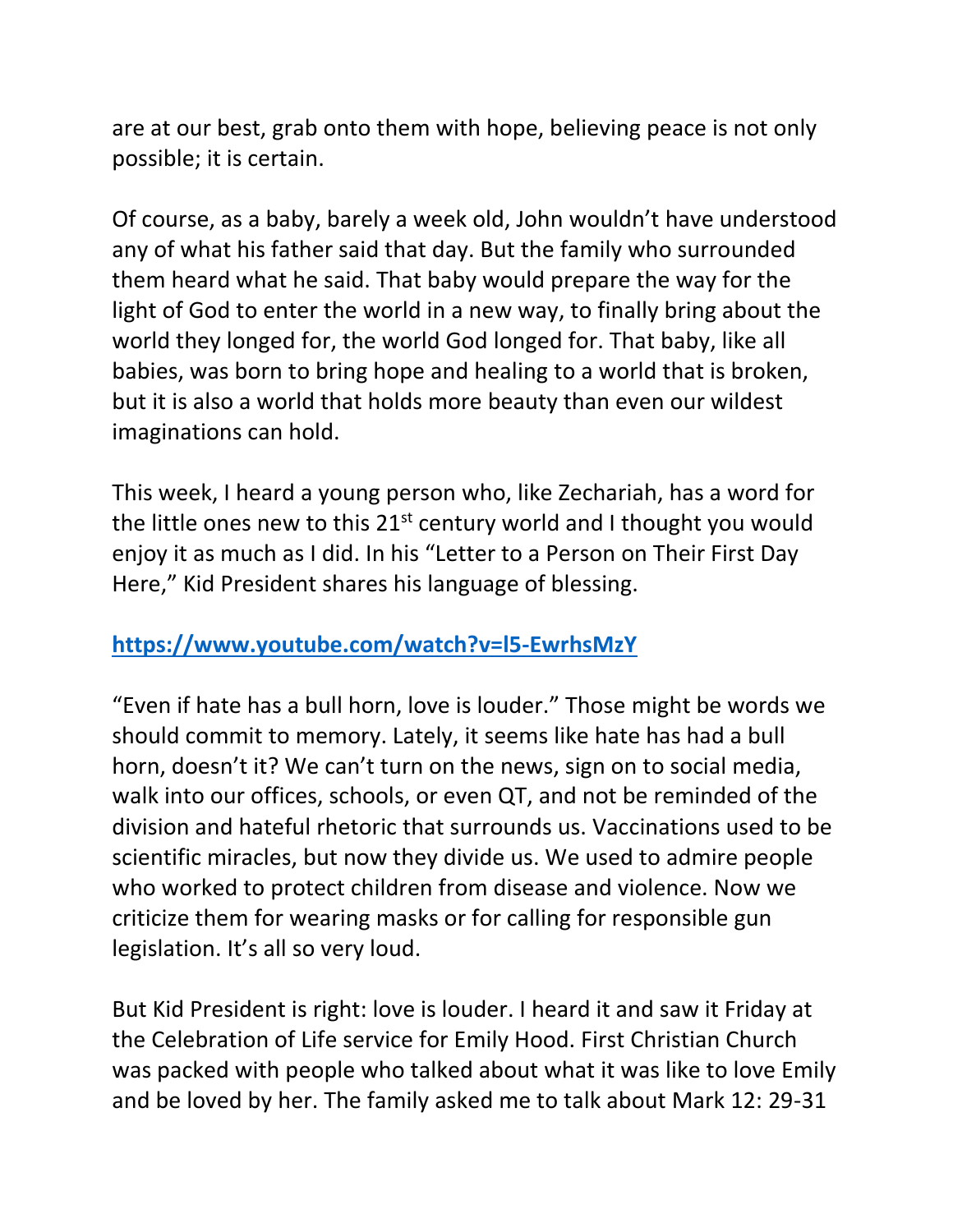at the service. When asked by the scribes what the most important commandment is, **<sup>29</sup>** Jesus answered, "The first is, 'Hear, O Israel: the Lord our God, the Lord is one; **<sup>30</sup>** you shall love the Lord your God with all your heart, and with all your soul, and with all your mind, and with all your strength.' **<sup>31</sup>** The second is this, 'You shall love your neighbor as yourself.' There is no other commandment greater than these." I think Jesus was trying to say that the foundation of our lives is supposed to be love.

There were a lot of beautiful words spoken at Emily's service, but I was most affected by the very first person who came to the microphone to speak when I opened the mic to friends. All the way from the back of the sanctuary, a little boy, about 8 years old, bravely walked, by himself, to the lectern. He got to the microphone and as he started to speak, he just started to cry. All we could hear were his sobs. His love was loud. I was sad for him…and also so grateful that he had someone in his life he loved so loudly.

Whatever Emily did or was in this life, she laid a foundation that will live on through that little one and so many others. We are called to lay the foundation for the world God has promised. And I think what today's text says is that, to do that, we have to believe it's really going to come to be. Zechariah hoped it would be in his lifetime. Luke's community hoped it would be in their lifetime. Our world is evidence that it was not. But we must believe it is coming.

And it is up to us to lay the foundation for it. And the foundation is LOVE. The world will never know true peace unless we start with love…loving God and loving each other.

So, be loud with your love. Make love LOUD on your social media accounts. Make love LOUD everywhere you go by sharing what you have, choosing words of encouragement instead of criticism, by including the ones who have been excluded, and by looking hard for